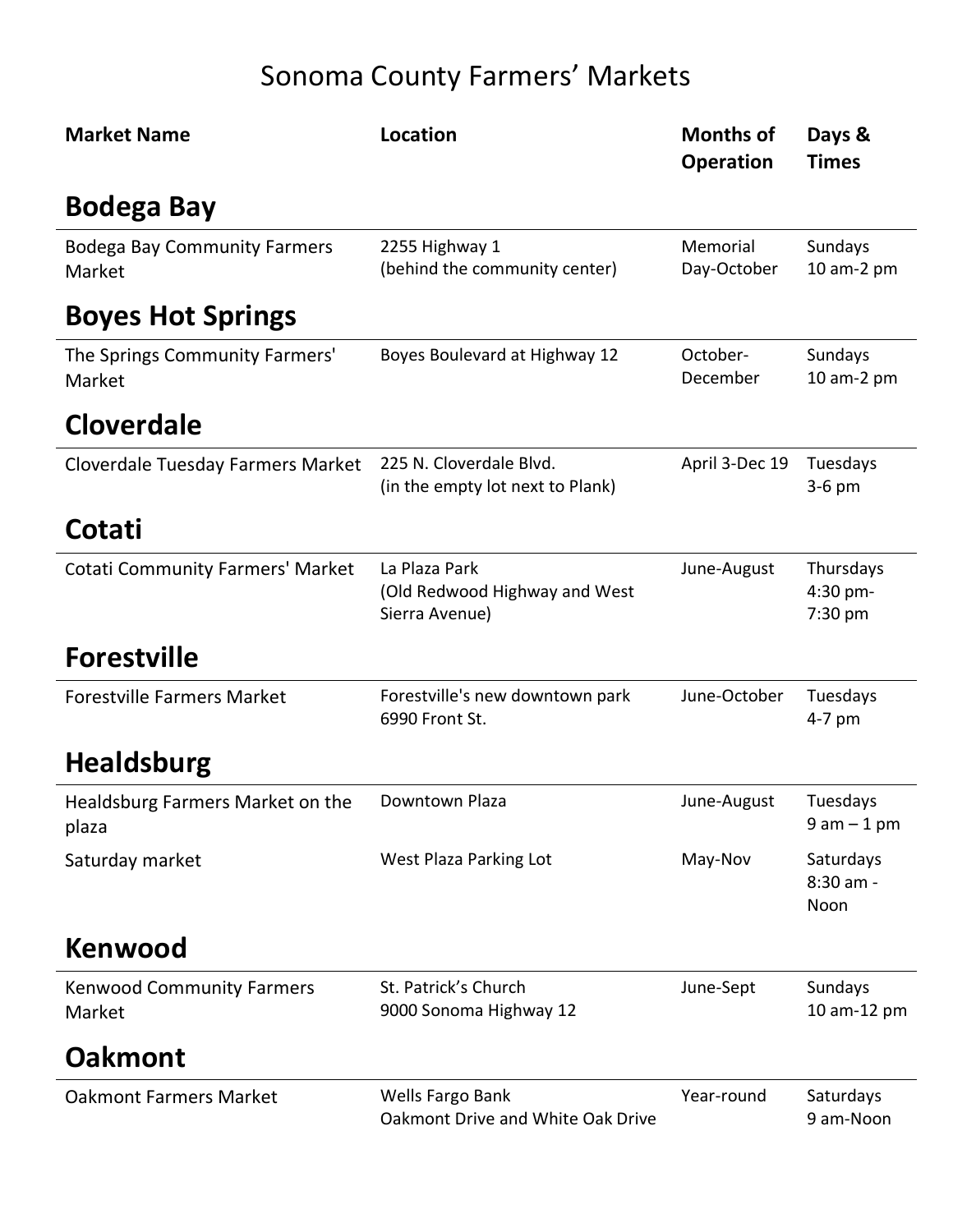# **Occidental**

| <b>Occidental Farmers Market</b> | Downtown Occidental | June-October | Fridays   |
|----------------------------------|---------------------|--------------|-----------|
|                                  |                     |              | 4 pm-Dusk |

#### **Petaluma**

| Petaluma East Side Farmers Market                  | Lucchesi Park<br>320 N. McDowell Blyd.                               | Year-round       | Tuesdays<br>$10$ am- $1:30$<br>pm |
|----------------------------------------------------|----------------------------------------------------------------------|------------------|-----------------------------------|
| <b>Petaluma Theatre District Farmers</b><br>Market | 2nd Street between B and D Streets.                                  | June-August      | Wednesdays<br>$4:30-8pm$          |
| Petaluma Walnut Park Farmers<br>Market             | <b>Walnut Park</b><br>on the corner of D Street and<br>Petaluma Blvd | May 13-Nov<br>18 | Saturdays<br>2-5:30 pm            |

#### **Rohnert Park**

| <b>Rohnert Park Farmers Market</b>  | Library parking lot<br>6250 Lynne Conde Way  | June-August       | Fridays<br>$5-8$ pm               |
|-------------------------------------|----------------------------------------------|-------------------|-----------------------------------|
| <b>Russian River Farmers Market</b> | the Plaza, Guerneville                       | May-<br>September | Thursdays<br>$3-7$ pm             |
| Sebastopol Farmers Market           | Sebastopol Plaza on Weeks Way in<br>downtown | Year-round        | Sundays<br>10:30 am-<br>$1:30$ pm |

### **Santa Rosa**

| Santa Rosa Original Certified<br><b>Farmers Market</b> | Luther Burbank Center for the Arts<br>50 Mark West Springs Road                       | Year-round  | Wed & Sat<br>$8:30 a.m.-1$<br>p.m.       |
|--------------------------------------------------------|---------------------------------------------------------------------------------------|-------------|------------------------------------------|
| Santa Rosa Community Farmers<br>Market                 | <b>Veterans Building</b><br>1351 Maple Ave                                            | Year-round  | Wed 9 am-1<br>pm<br>Sat 8:30 am-<br>1 pm |
| Santa Rosa Downtown Market                             | <b>Courthouse Square</b><br><b>Fourth Street from Mendocino</b><br>Avenue to E Street | May - Aug   | Wednesdays<br>$5 - 8:30$ pm              |
| West End Farmers Market                                | Railroad Square                                                                       | $May - Oct$ | Saturdays<br>$9:30$ am-2<br>pm           |

#### **Sonoma**